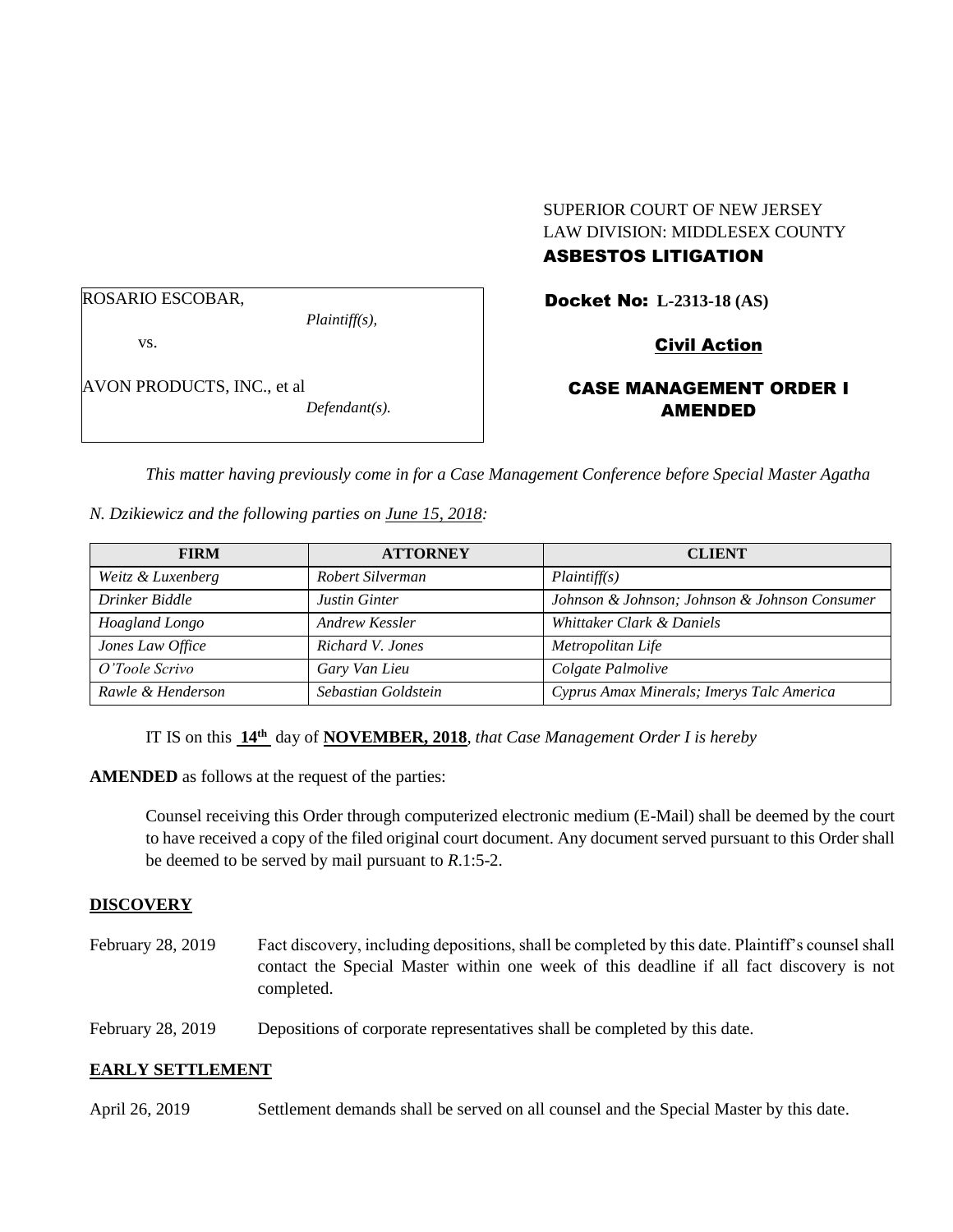### **SUMMARY JUDGMENT MOTION PRACTICE**

| April 26, 2019 | Plaintiff's counsel shall advise, in writing, of intent not to oppose motions by this date. |
|----------------|---------------------------------------------------------------------------------------------|
| May 10, 2019   | Summary judgment motions shall be filed no later than this date.                            |
| June 7, 2019   | Last return date for summary judgment motions.                                              |

### **MEDICAL DEFENSE**

- April 30, 2019 Plaintiff shall serve medical expert reports by this date.
- June 21, 2019 Defendants shall identify its medical experts and serve medical reports, if any, by this date. In addition, defendants shall notify plaintiff's counsel (as well as all counsel of record) of a joinder in an expert medical defense by this date.

### **LIABILITY EXPERT REPORTS**

- April 30, 2019 Plaintiff shall identify its liability experts and serve liability expert reports or a certified expert statement by this date or waive any opportunity to rely on liability expert testimony.
- June 21, 2019 Defendants shall identify its liability experts and serve liability expert reports, if any, by this date or waive any opportunity to rely on liability expert testimony.

### **ECONOMIST EXPERT REPORTS**

| April 30, 2019 | Plaintiff shall identify its expert economists and serve expert economist report(s), if any, by |
|----------------|-------------------------------------------------------------------------------------------------|
|                | this date or waive any opportunity to rely on economic expert testimony.                        |

June 21, 2019 Defendants shall identify its expert economists and serve expert economist report(s), if any, by this date or waive any opportunity to rely on economic expert testimony.

### **EXPERT DEPOSITIONS**

July 15, 2019 Expert depositions shall be completed by this date. To the extent that plaintiff and defendant generic experts have been deposed before, the parties seeking that deposition in this case must file an application before the Special Master and demonstrate the necessity for that deposition. To the extent possible, documents requested in a deposition notice directed to an expert shall be produced three days in advance of the expert deposition. The expert shall not be required to produce documents that are readily accessible in the public domain.

### **PRE-TRIAL AND TRIAL**

March 1, 2019 The settlement conference previously scheduled on this date is **cancelled**. July 11, 2019 @ 10:00am Settlement conference. All defense counsel shall appear with authority to negotiate settlement and have a representative authorized to negotiate settlement available by phone. Any request to be excused from the settlement conference shall be made to the Special Master no later than 4:00pm of the day prior to the conference.

 $\_$  ,  $\_$  ,  $\_$  ,  $\_$  ,  $\_$  ,  $\_$  ,  $\_$  ,  $\_$  ,  $\_$  ,  $\_$  ,  $\_$  ,  $\_$  ,  $\_$  ,  $\_$  ,  $\_$  ,  $\_$  ,  $\_$  ,  $\_$  ,  $\_$  ,  $\_$  ,  $\_$  ,  $\_$  ,  $\_$  ,  $\_$  ,  $\_$  ,  $\_$  ,  $\_$  ,  $\_$  ,  $\_$  ,  $\_$  ,  $\_$  ,  $\_$  ,  $\_$  ,  $\_$  ,  $\_$  ,  $\_$  ,  $\_$  ,